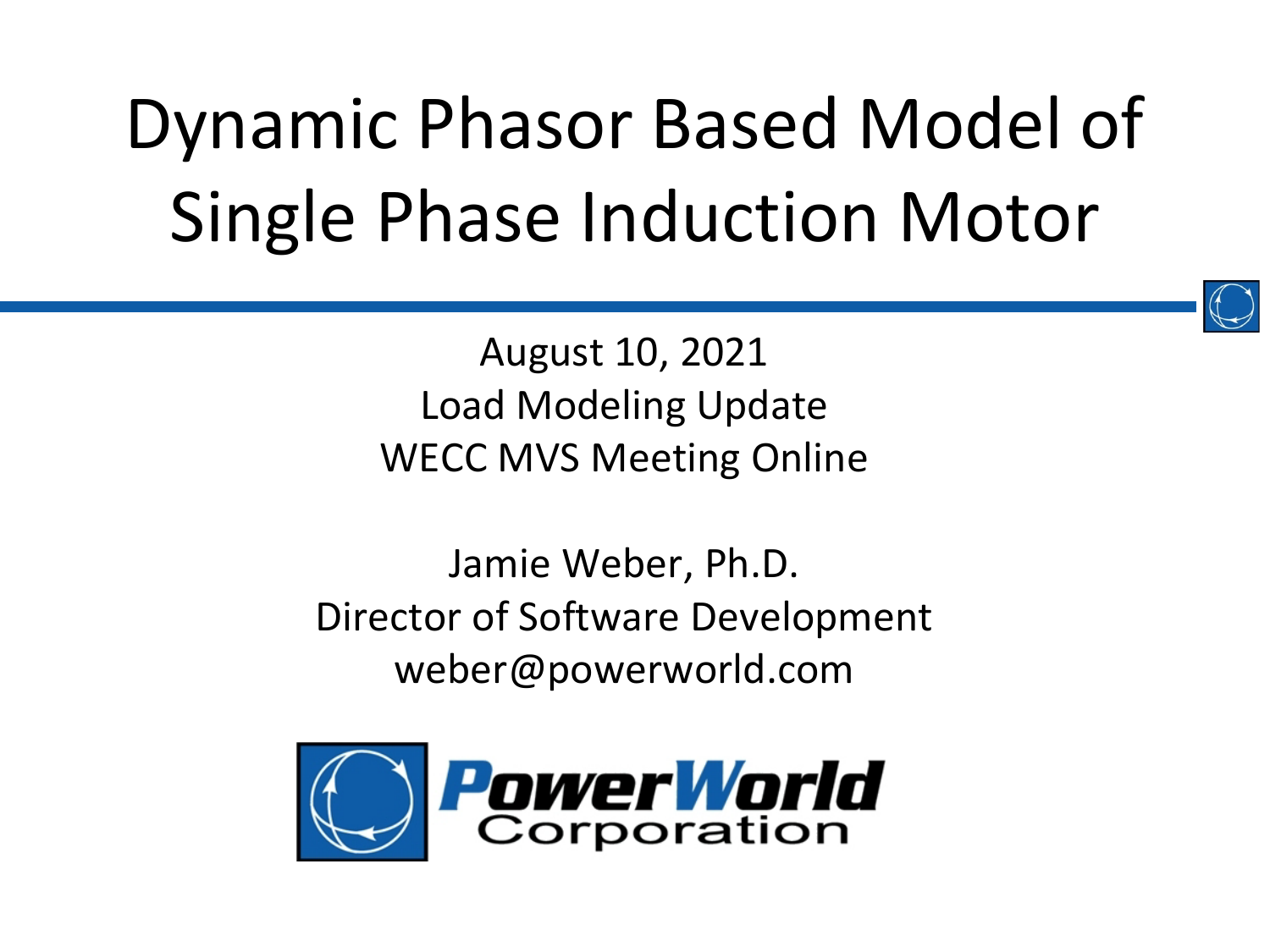#### Summary



- Present the existing "Performance Model" LD1PAC for a single-phase induction motor model
- Show how Dynamic Phasor-based model (INDMOT1P) is different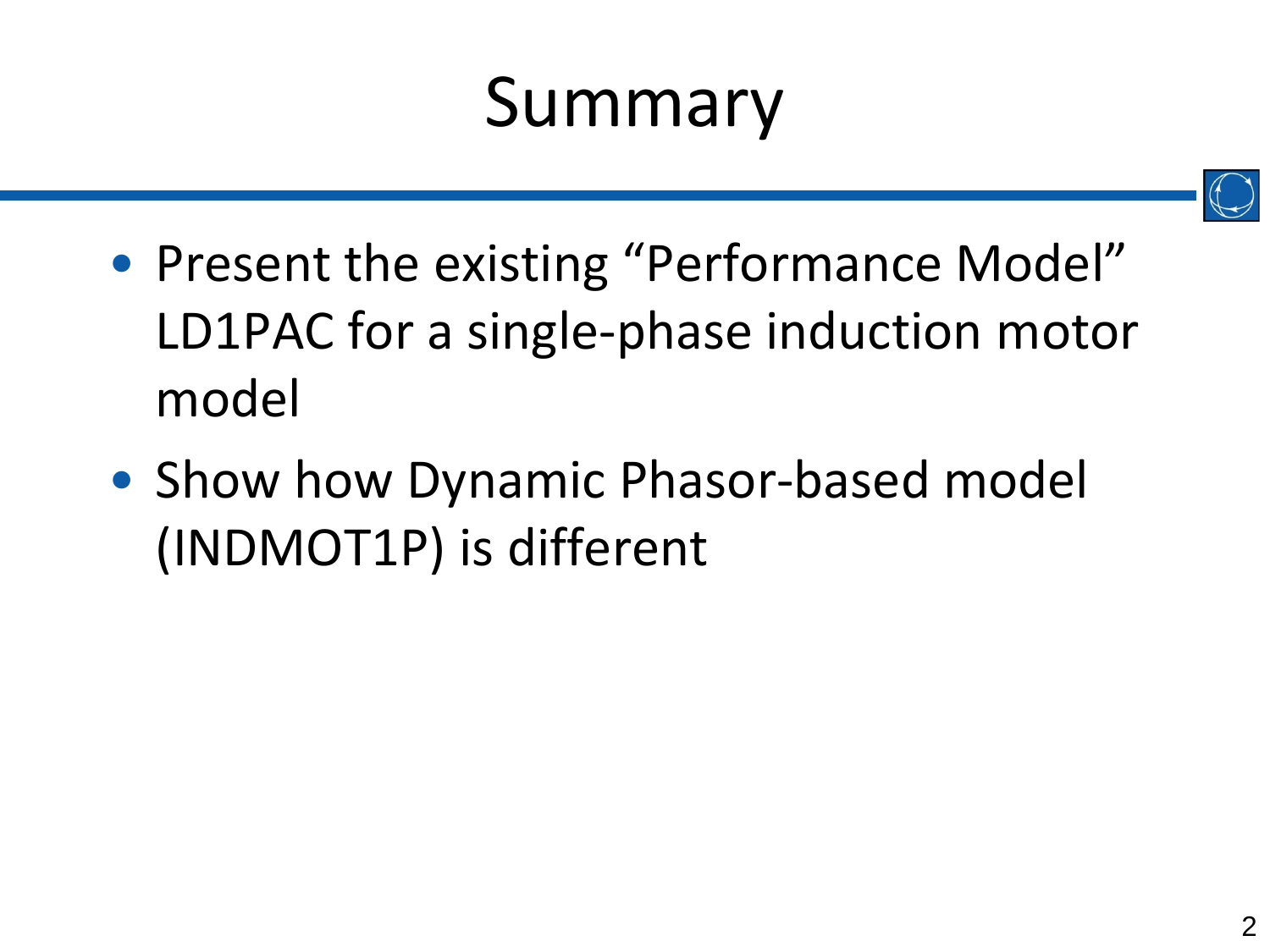### Existing "Performance Model" LD1PAC

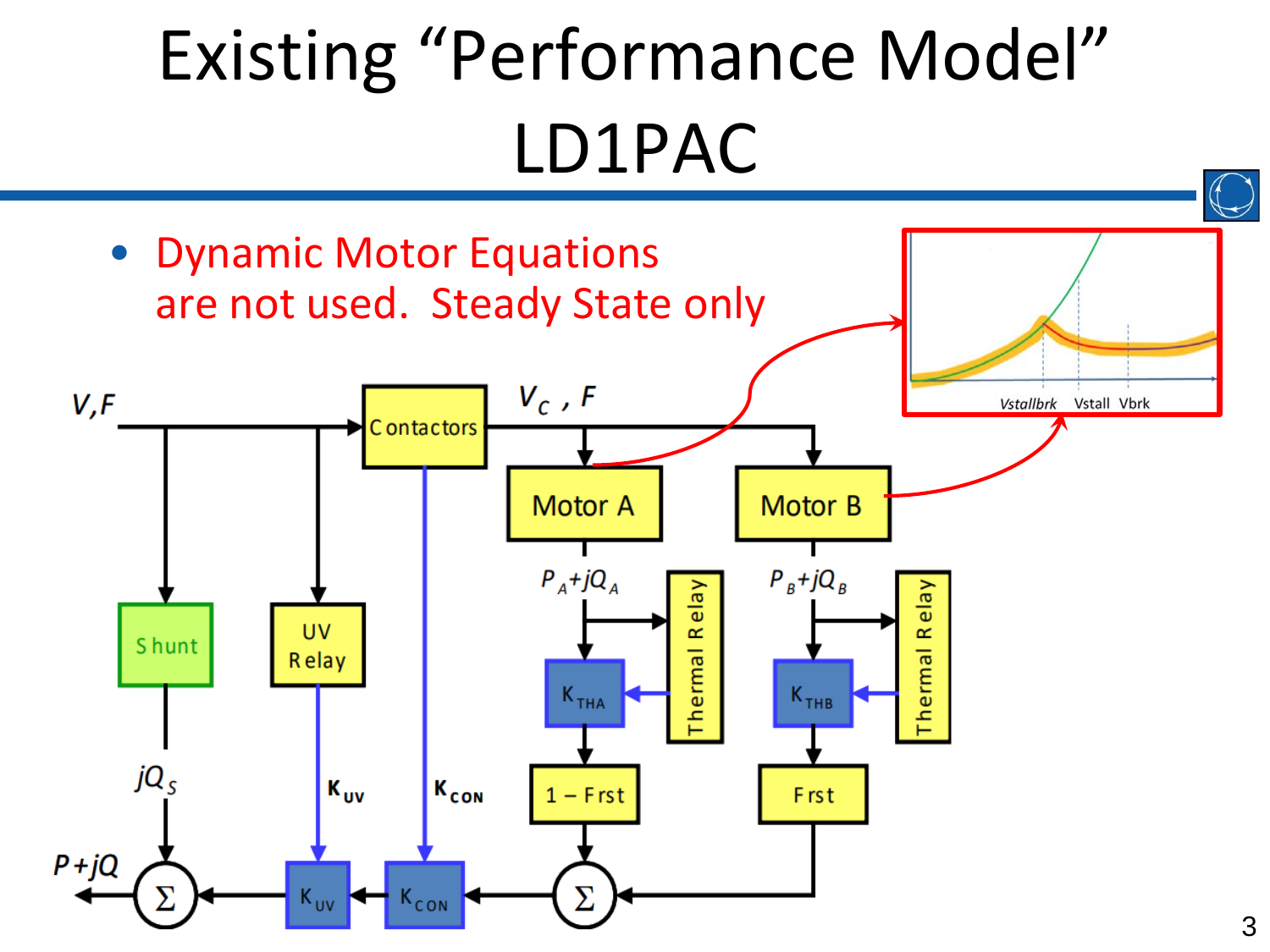### LD1PAC Motor Equations

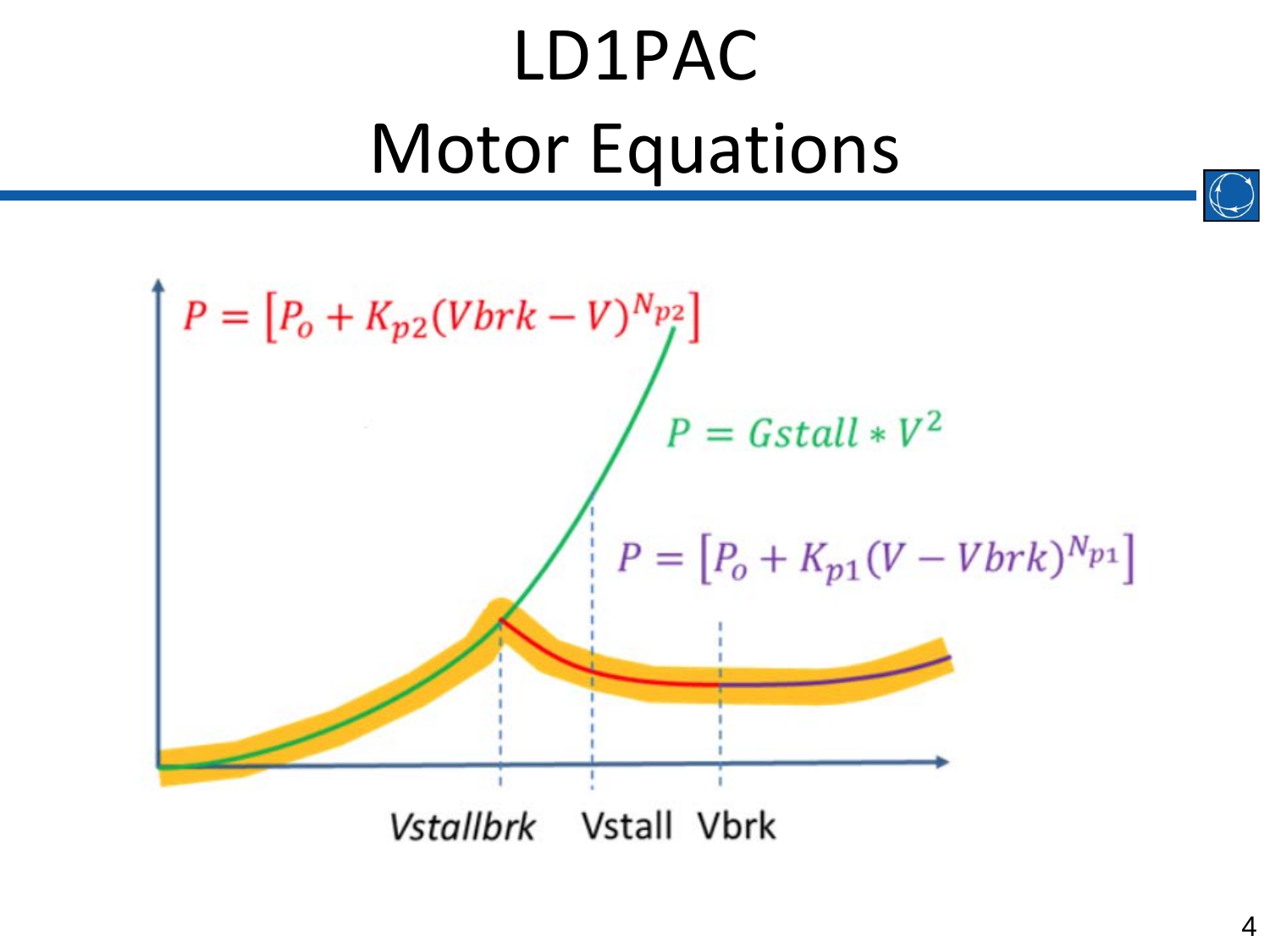# LD1PAC Motor Equations

- Motor Speed *is not simulated*
- These curves reflect steadystate behavior of motor
- All dynamic flux equations are ignored
	- No differential equations at all
- Model has 2 modes: "Stalled" or "Running"
	- Stalled means follow the **green** curve
	- Running means follow the yellow curve (which has 3 pieces)

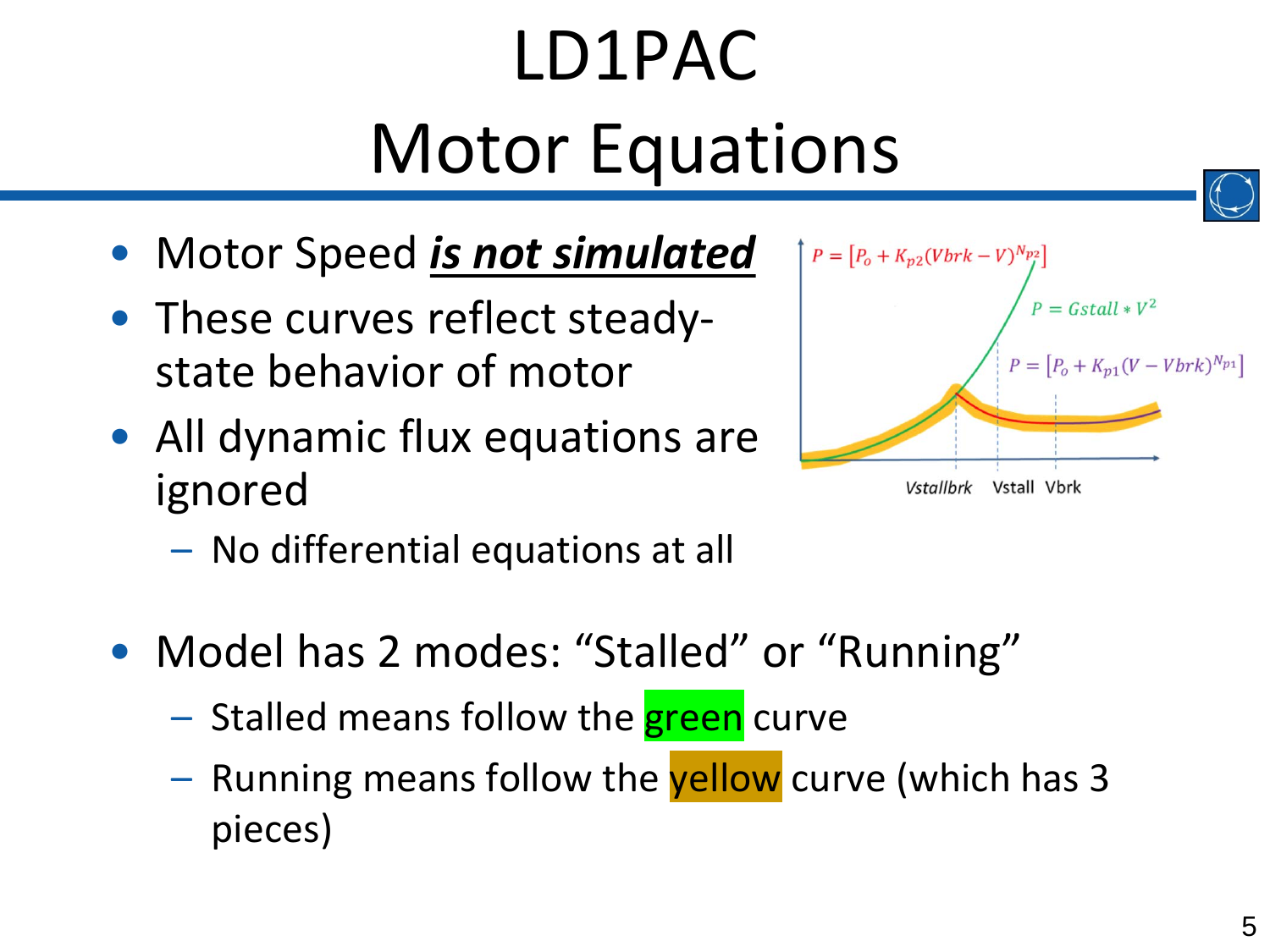### LD1PAC: Stall Transition is *Instantaneous*



- Transition between Stall and Running is done with a "relay-like" model
	- We have a definite time relay (Tstall, Vstall)
	- Also have hard-coded indefinite time relay option  $(Tstall < 0)$
	- Regardless equations are in one mode or the other and it jumps *instantaneously* between the two modes

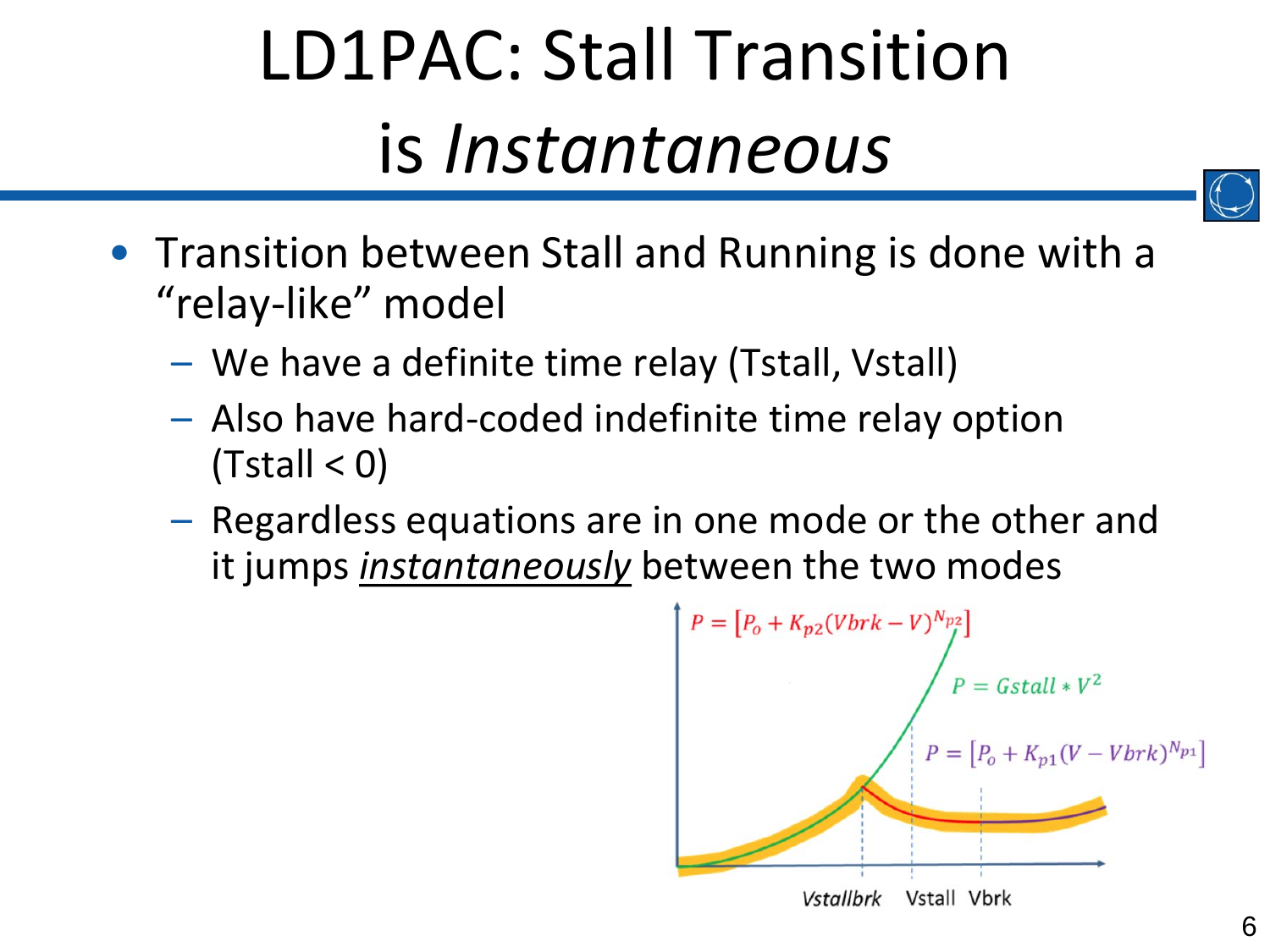### LD1PAC: Stall Transition is Instantaneous

• Instantaneous Jumps can cause numerical trouble with network boundary equation solutions

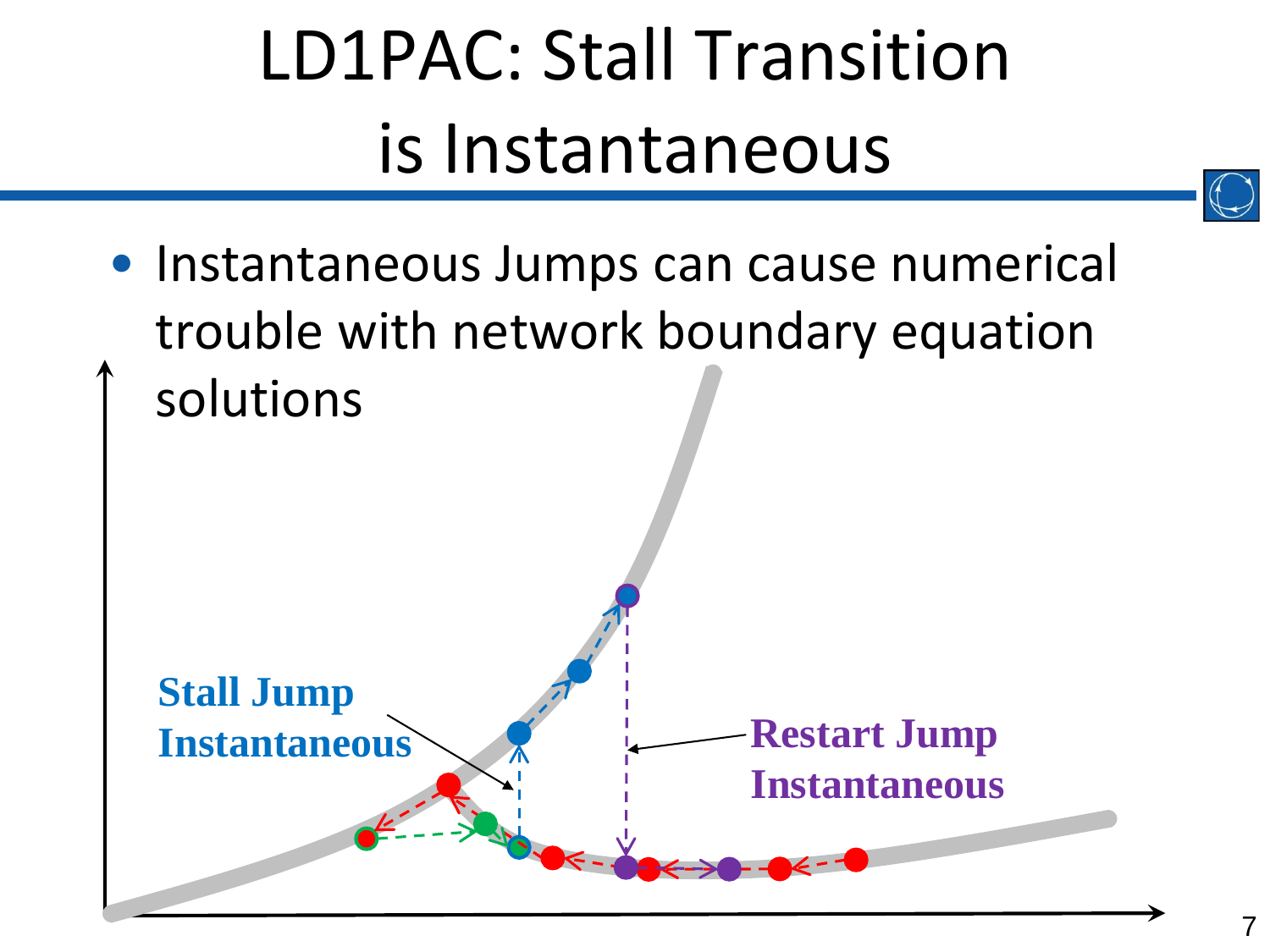# INDMOT1P Stall Transition: There will be a small time delay

- 
- Not certain how a big an impact this will have on the system
	- Brief increase to reaccelerate motor might be important?
- It will be very beneficial for software though

**Stall** 

**Transition** 

**will take a** 

**few cycles**

– Abrupt, algebraic mode changes in network boundary equations are difficult things for the numerical integration routines

> **There may be a brief increase in power as it reaccelerates**

> > **Restart will take a few cycles**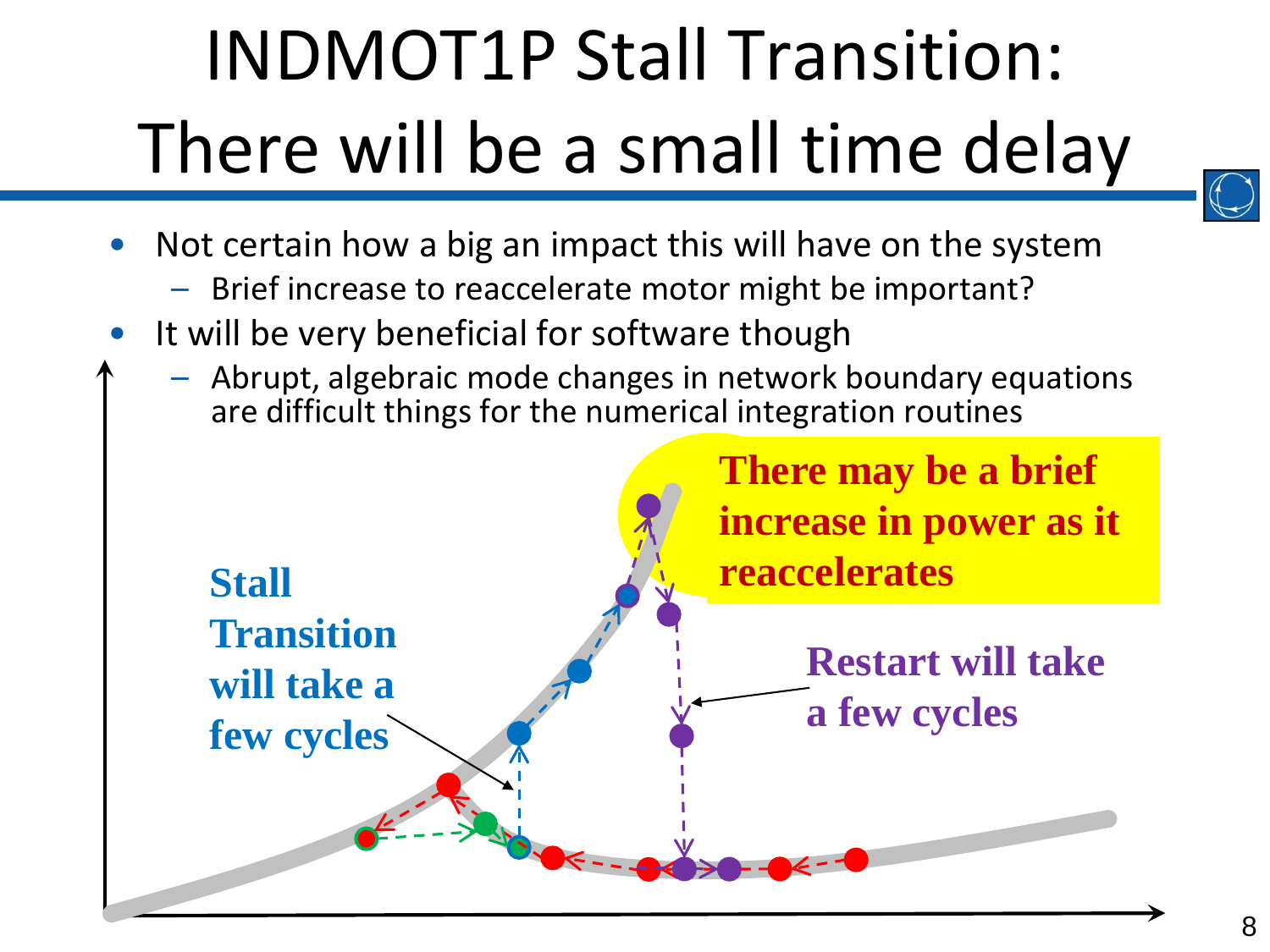### Reference for INDMOT1P



- Phasor Modeling Approach for Single Phase A/C Motors by B. Lesieutre, D. Kosterev, and J. Undrill published in the 2008 IEEE Power and Energy Society General Meeting – Conversion and Delivery of Electrical Energy in the 21st Century
- Premise of the Model
	- There are an equal number of identical single phase motors and all three phases
	- Still a 3-phase balanced model and thus studying only the positive sequence of the model is appropriate
	- Model using a special coordinate transformation from the dq reference frame to a "forward rotating" and "backward rotating" field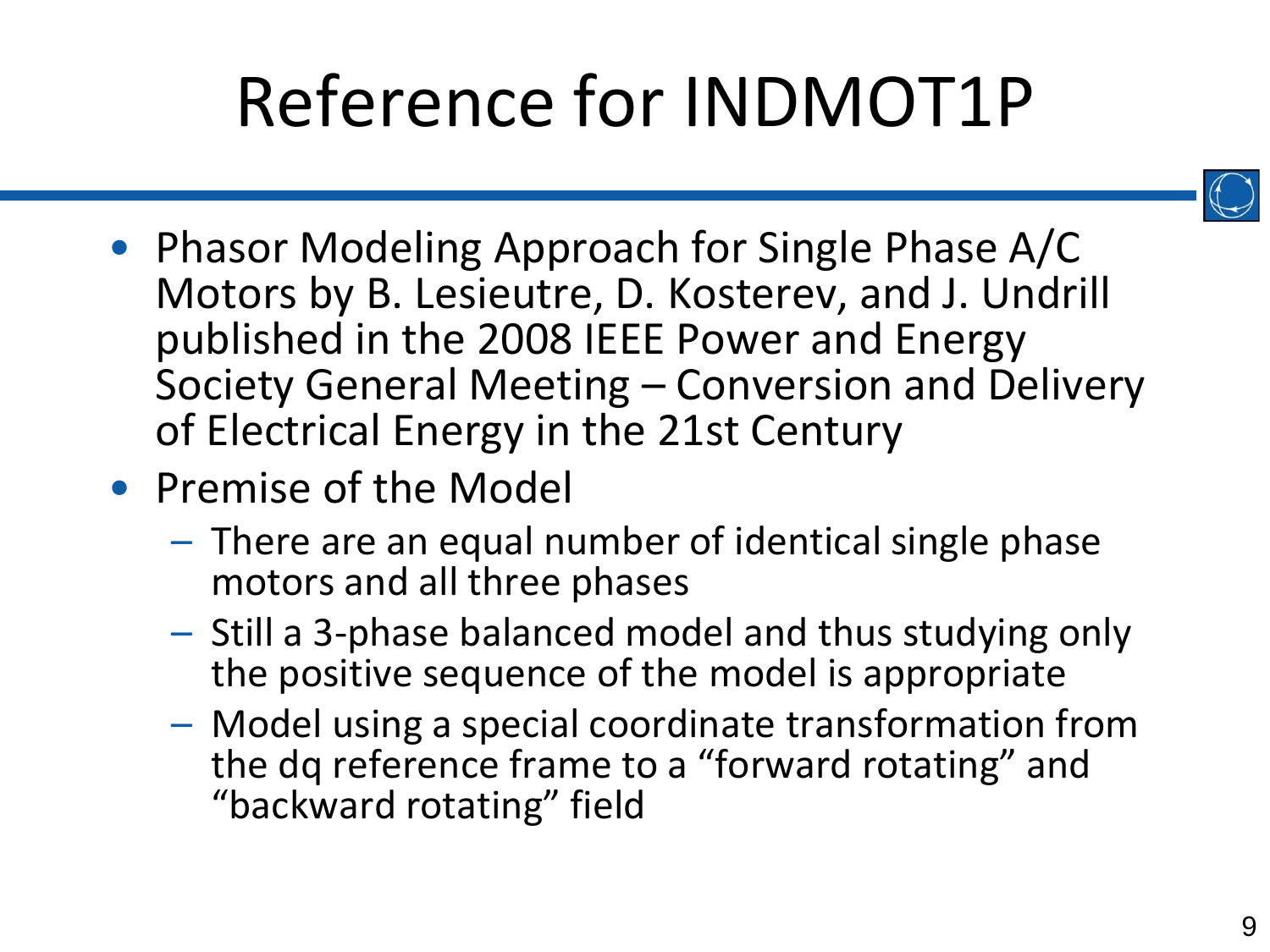### Forward/Backward Flux Dynamics

• After lots of clever transformations the differential equations in the "forward/backward" reference frame are

$$
T_o' \frac{d(\psi_{fR})}{dt} = X_m I_{fR} - \psi_{fR} Sat + T_o' \omega_b (\omega_s - \omega_r) \psi_{fI}
$$
  
\n
$$
T_o' \frac{d(\psi_{fI})}{dt} = X_m I_{fI} - \psi_{fI} Sat - T_o' \omega_b (\omega_s - \omega_r) \psi_{fR}
$$
  
\n
$$
T_o' \frac{d(\psi_{bR})}{dt} = X_m I_{bR} - \psi_{bR} Sat + T_o' \omega_b (\omega_s + \omega_r) \psi_{bI}
$$
  
\n
$$
T_o' \frac{d(\psi_{bI})}{dt} = X_m I_{bI} - \psi_{bI} Sat - T_o' \omega_b (\omega_s + \omega_r) \psi_{bR}
$$
  
\n
$$
2H \frac{d\omega_r}{dt} = 2 \frac{X_m}{X_r} (I_{fI} \psi_{fR} - I_{fR} \psi_{fI} - I_{bI} \psi_{bR} + I_{bR} \psi_{bI}) - T_{mech}
$$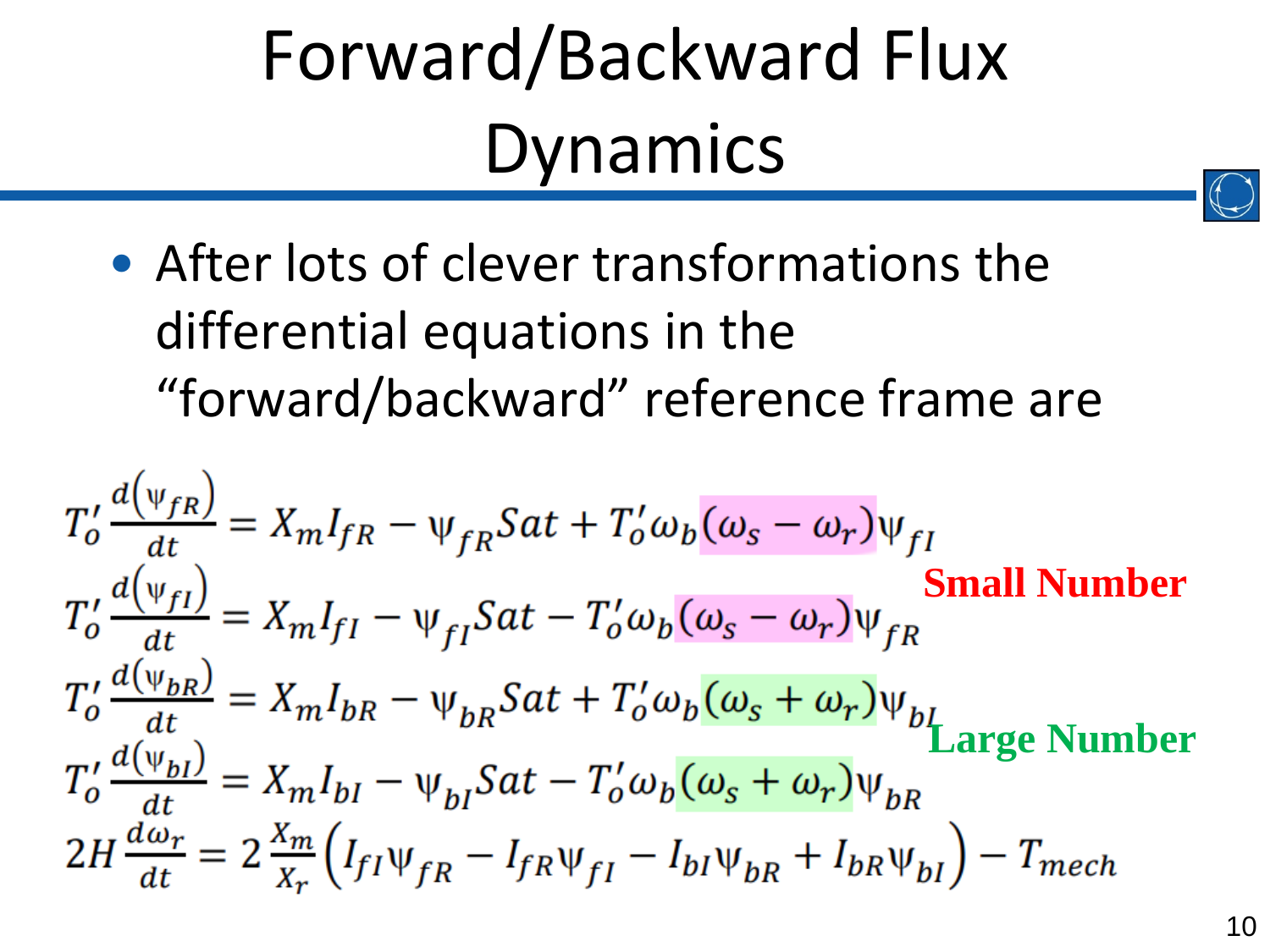### Simplification

- Insight of Lesieutre, Kosterev, Undrill was that the backward dynamics are very fast
	- $-\omega_{\rm s} + \omega_{\rm r} \approx 2.0 \rightarrow$  backward dynamics fast
	- $-\omega_s \omega_r \approx$  slip  $\rightarrow$  forward dynamics slower
- Approximate those dynamics by treating them as infinitely fast
	- Those equations become algebraic in the same way the stator dynamic equations of a synchronous machine are treated as algebraic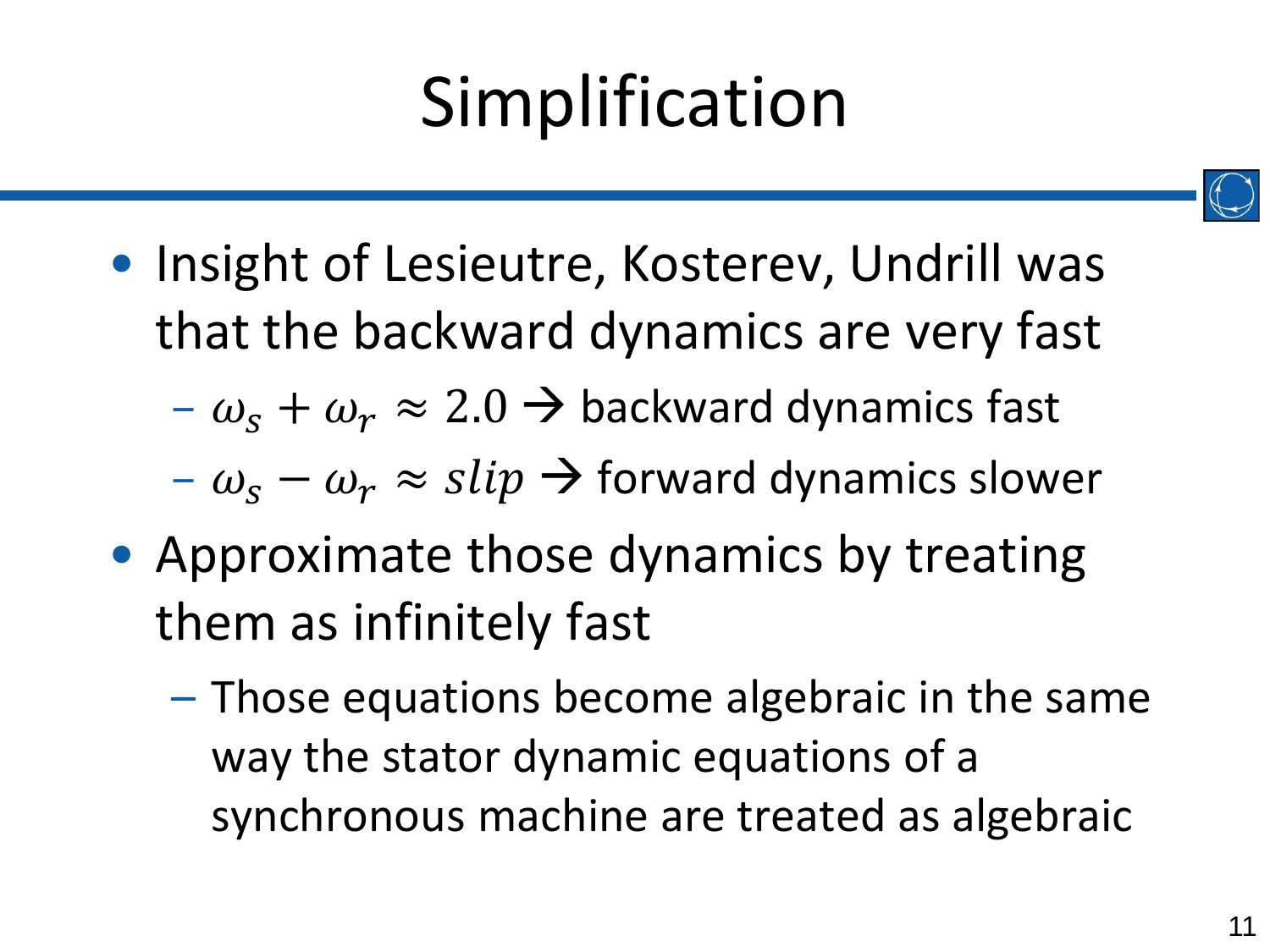# Dynamic Equations for INDMOT1P



- This model has characteristics similar to a 3-phase induction motor
	- Mvar output is solved for at initialization, thus "ExtraVars" modeled as a shunt are required
	- Initialization requires an iterative solution to determine the initial rotor speed
- These equations are documented in great detail on PowerWorld's public help documentation on our website
	- Thanks to Joe Eto at Lawrence Berkeley National Lab for helping me make the time to write this all up
	- https://www.powerworld.com/WebHelp/Default.htm#Tran [sientModels\\_HTML/Load%20Characteristic%20INDMOT1P.](https://www.powerworld.com/WebHelp/Default.htm#TransientModels_HTML/Load%20Characteristic%20INDMOT1P.htm) htm
		- 13 pages of mathematical theory
		- 12 pages of pseudo code documenting the numerical implementation in PowerWorld Simulator